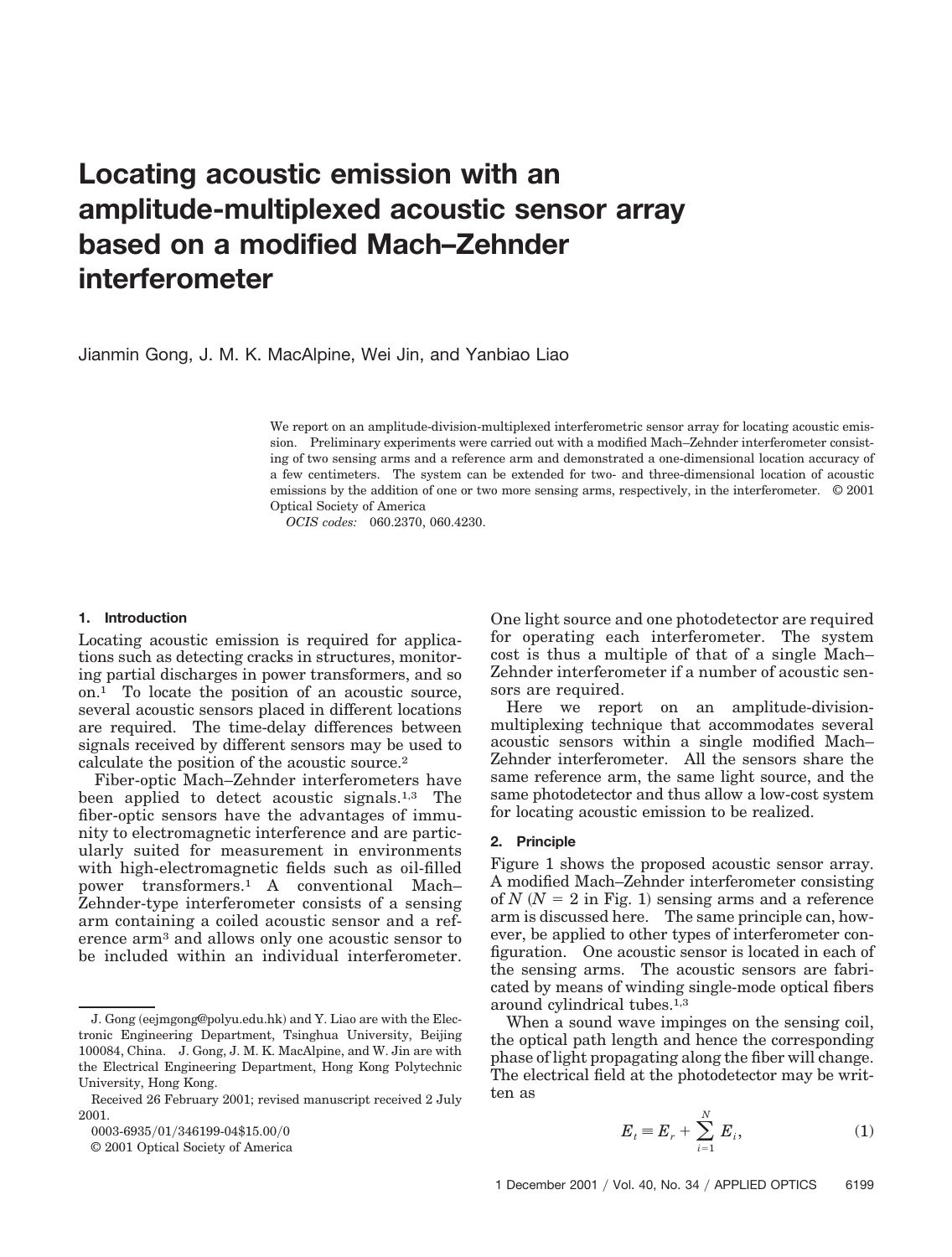

Fig. 1. Modified Mach–Zehnder interferometer. DFB, distributed feedback.

where  $E_r$  is the electrical field from the reference arm and  $E_i$   $(i = 1, 2, ..., N)$  is the field from the *i*th sensing arm. They can be expressed as follows,

$$
E_i = E_{0_i} \exp(-j\phi_i), \qquad (2)
$$

$$
E_r = E_{0_r} \exp(-j\phi_r), \tag{3}
$$

where  $E_{0_i}$ ,  $E_{0_r}$  and  $\phi_i$ ,  $\phi_r$  are the amplitudes and phases of the respective electric fields.  $E_0$  and  $E_0$ depend on the coupling ratios of the input and the output couplers and the attenuation factors of individual sensing arms, and  $\phi$ , contains the phase variation induced by the acoustic wave impinging on sensor *i*.

The light intensity at the photodetector  $I = E_t(E_t)^*$ may be divided into three categories:

1. Intensities of light signals from different arms *N* sensing arms and one reference arm). These terms are not varying with acoustic disturbances and will not be discussed here.

2. Interferometric terms resulting from the coherent mixing between the signals from individual sensing arms and the reference arm. These terms may be written as

$$
I_{ir} = 2 \sum_{i=1}^{N} E_i E_r \cos \theta_i \cos(\phi_i - \phi_r), \tag{4}
$$

where a term cos  $\theta_i$  is included to account for the effect of polarization states within the *i*th sensing arm and the reference arm. The value of  $\cos \theta$ , will be zero if the polarization states from the two arms are orthogonal and will be maximized and equal to 1 if they are parallel.

3. The mixing terms between the signals from different sensing arms. These terms may be expressed as

$$
I_{ij} = 2 \sum_{i=1, j>i}^{N} E_i E_j \cos \theta_{ij} \cos(\phi_i - \phi_j). \tag{5}
$$

Again cos  $\theta_{ij}$  is included to represent the effect of polarization states.

As the polarization states in the fiber arms may vary with environmental disturbance, the value of  $\cos \theta_i$ ,  $\cos \theta_{ij}$  would vary with environment and could

cause the so-called signal fading in the interferometer output. This problem can be overcome by use of polarization-maintaining fiber or by insertion of depolarizers into the interferometer arms.4 The value of cos  $\theta_i$  (or cos  $\theta_{ii}$ ) will then become constant and equal to 1 and 0.707, respectively.

If the interferometer is designed such that  $E_r \gg$  $\max(E_i, E_j)$ ,  $I_{ij}$  will be significantly smaller than  $I_{ir}$ and can then be neglected. The remaining timevarying terms in the system output will then be given by Eq. (4). There are  $N$  terms in Eq. (4) corresponding to *N* independent sensing channels. The phase difference  $\phi_i - \phi_r$  may be written as  $\Delta \phi_i + \delta_i$ , where  $\Delta \phi_i$  is the phase shift induced by the acoustic signal, and  $\delta_i$  is a slow, random, time-varying phase factor that is due to environmental effects. In the simple case in which all fiber within the sensing length *Li* receives the same sound pressure *P*, the phase shift  $\Delta \phi_i$  may be written as<sup>5,6</sup>

$$
\Delta \phi_i = n \eta k L_i P, \tag{6}
$$

with

$$
\eta = -\frac{1 - 2\nu}{E} + \frac{n^2(1 - 2\nu)}{2E} (2p_{12} + p_{11}), \quad (7)
$$

where  $k = 2\pi/\lambda$ ;  $\lambda$  is the wavelength of light in free space; *n* is the refractive index of the fiber; and  $\nu$ ,  $E$ ,  $p_{12}$  and  $p_{11}$  are, respectively, Poisson's ratio, Young's modulus, and strain-optic tensor elements of the optical fiber. Take silica optical fiber as an example:  $n = 1.456, \, \nu = 0.17, \, E = 7 \times 10^{10} \; \mathrm{N/m^2}, \, p_{12} = 0.27$ and  $p_{11} = 0.121$ ,<sup>6</sup> and  $\eta$  can be calculated as  $-2.82 \times$  $10^{-12}$  Pa<sup>-1</sup>. For a segment of fiber with the length of 1 m, a pressure of  $3.75 \times 10^5$  Pa will introduce  $2\pi$ phase shift at the wavelength of 1550 nm.

When there is a sound burst,

$$
P_0(t) = S(t)\text{rect}(t, 0, T),\tag{8}
$$

where  $rect(t, x, y)$  is a rectangular function whose value is 1 when  $x < t < y$ , and zero otherwise. The sound pressure at sensor  $i(i = 1, 2, ..., N)$  will be

$$
P_i(t) = \xi_i S(t - \tau_i) \text{rect}(t, \tau_i, T + \tau_i), \tag{9}
$$

where  $\xi_i$  is a transmission loss factor and  $\tau_i$  is the time delay. The sound pressure  $P_i(t)$  will cause variation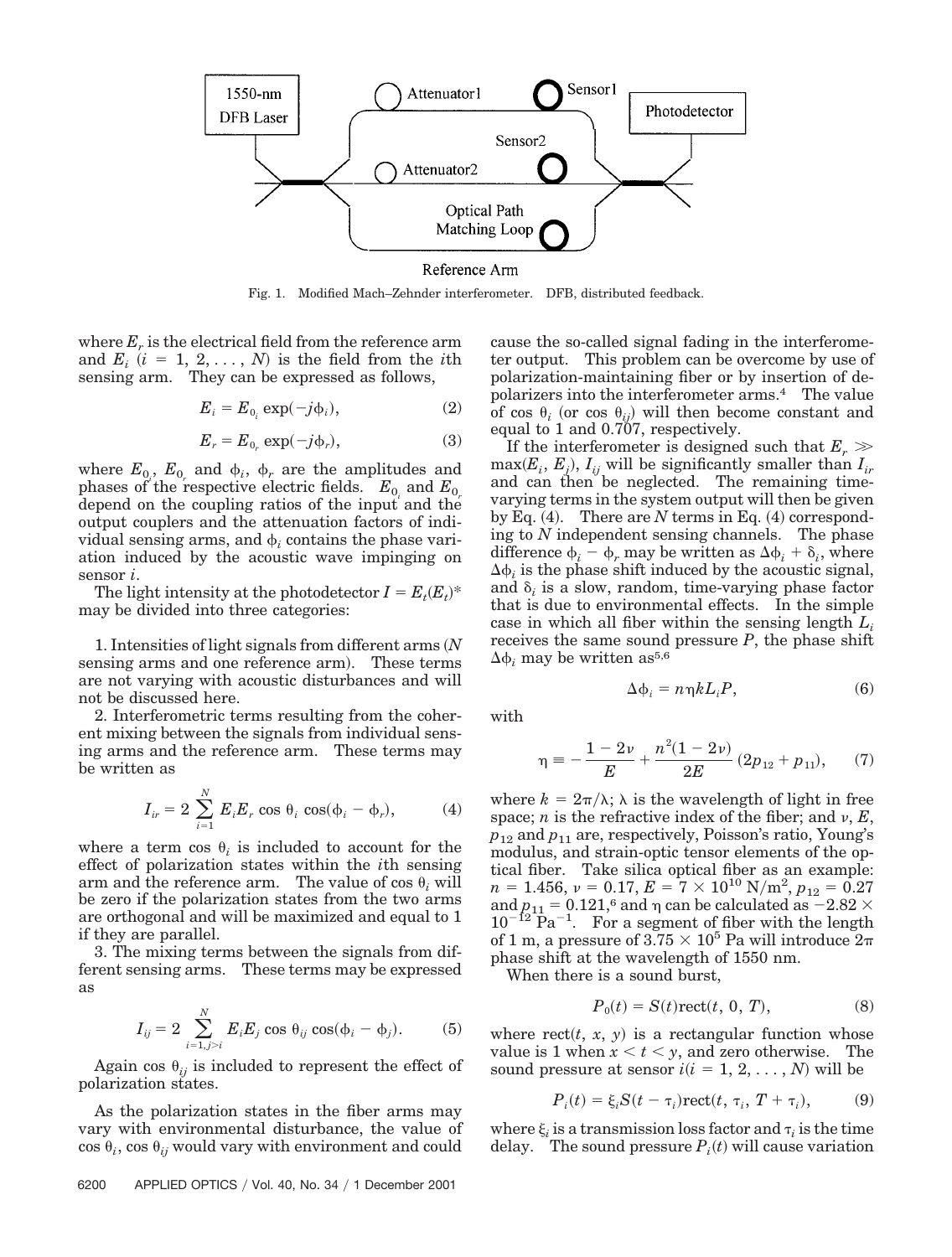in  $\Delta \phi_i$  according to Eq. (6). If the value of  $L_i$  is large enough,  $\Delta\phi$ , can be made to vary by several multiples of  $2\pi$  even for a moderate or weak sound pressure. Because of the periodic nature of the cosine function  $[Eq. (4)]$ , this will result in a relatively higher frequency (compared with the sound signal) variation in the interferometer output.

If only the *i*th sensor receives the sound signal, then only the *i*th term in Eq.  $(4)$  will have a highfrequency component. The peak-to-peak value of this component will be  $4E_rE_i$ . For simplicity we have taken the value of cos  $\theta_i$  as 1. When two sensors, say, the *i*th and the *j*th sensors, receive the acoustic signal simultaneously, both the *i*th and the *j*th terms in Eq.  $(4)$  will contain high-frequency components. The peak-to-peak value of the composite  $\text{signal will then be } 4E_r(E_i + E_j).$  Similar results can be obtained for a number of sensors receiving the acoustic signals at the same time. However, different types of sound signals, e.g., different frequency, different source location, and different loss factor  $\xi_i$ , would affect only the phase and frequency contents of the interferometer output and have no effect on the amplitudes of the output signal. If the amplitudes of the different composite signals can be distinguished clearly, the change in the peak-to-peak value of the interferometer output may be used as a direct indication of which sensor or sensors are receiving signals and the time at which they start receiving the signals. The time-delay differences between the transitions can then be used to calculate the position of the acoustic source.

To distinguish the peak-to-peak values of the composite signals, the coupling ratio and/or the transmission loss of the sensing arms need to be tailored to ensure that different combinations of signals have different peak-to-peak values. For example, to locate an acoustic source along a straight line, a twosensor array is needed. The values of  $E_1$  and  $E_2$  may be taken as 1 and 2. This gives three distinct peakto-peak values, i.e.,  $4E_r$ ,  $2 \times 4E_r$ , and  $3 \times 4E_r$  for the three possible combinations of signals. To locate an acoustic source within a plane, a three-sensor array has to be used; the values of  $E_1, E_2$ , and  $E_3$  may be taken as 1, 2, and 4, and the corresponding peak-topeak values will be  $i(4E_r)(i = 1, 2, 3, \ldots, 7)$  for the seven possible composite signals. Locating an acoustic source in a three-dimensional space requires the use of four acoustic sensors. The values of  $E_1$ ,  $E_2, E_3$ , and  $E_4$  may be taken as 1, 2, 4, and 8; the corresponding peak-to-peak values will be  $i(4E_r)$ , with  $i = 1, 2, 3, \ldots, 15$  corresponding to the 15 possible combinations of the composite signals.  $E_i(i =$  $1, 2$  may also be designed to take other values, as long as the peak-to-peak values of the composite signals do not repeat themselves.

## **3. Experiments and Discussion**

Experiments were carried out with a modified, threearm Mach–Zehnder interferometer. The interferometer was made from two  $3 \times 3$  couplers. The optical path difference between any two of the arms



Fig. 2. Relative locations of acoustic sensor and acoustic source.

was controlled to be less than 10 cm. The light source used was a 1550-nm distributed-feedback laser diode with a coherence length of  $\sim$ 2 m. The two acoustic sensors (sensors  $1$  and  $2$ ) were made, respectively, by means of winding 7 and 5 m of single-mode optical fiber around cylindrical tubes with outer diameters of 1.5 cm. The power division ratios of both couplers were approximately  $1/3$ . To distinguish signals from different acoustic sensors, a short segment of fiber in each of the sensing arms was bent to introduce additional loss. The bending radius in arm 2 was made smaller than that in arm 1 to ensure  $E_1 > E_2.$ 

The sensor array was used to locate a sound disturbance along a straight line. The experimental arrangement is shown in Fig. 2. The two acoustic sensors were bound on a steel plate separated by a distance of 100 cm. A steel ball of 0.5 kg was dropped from a height of 50 cm to strike the plate to produce sound bursts. The striking position is in between and along the line that connects the two sensors. The distances from the striking point to sensors 1 and 2 are labeled  $D_1$  and  $D_2$ , respectively. Figure 3 shows a typical interferometer output, corresponding to the following setting:  $D_1 = 81$  cm,  $D_2 = 19$  cm.

As shown in Fig. 3, within a time period of  $0-67.3$  $\mu$ s, no acoustic signal was detected. The noise level was  $\sim 0.01$  V peak to peak. This noise was due to the laser phase noise and can be reduced by means of carefully matching the optical path length between



Fig. 3. Output signals for an acoustic source located at  $D_1 = 0.81$  $m$  and  $D_2 = 0.19$  m.